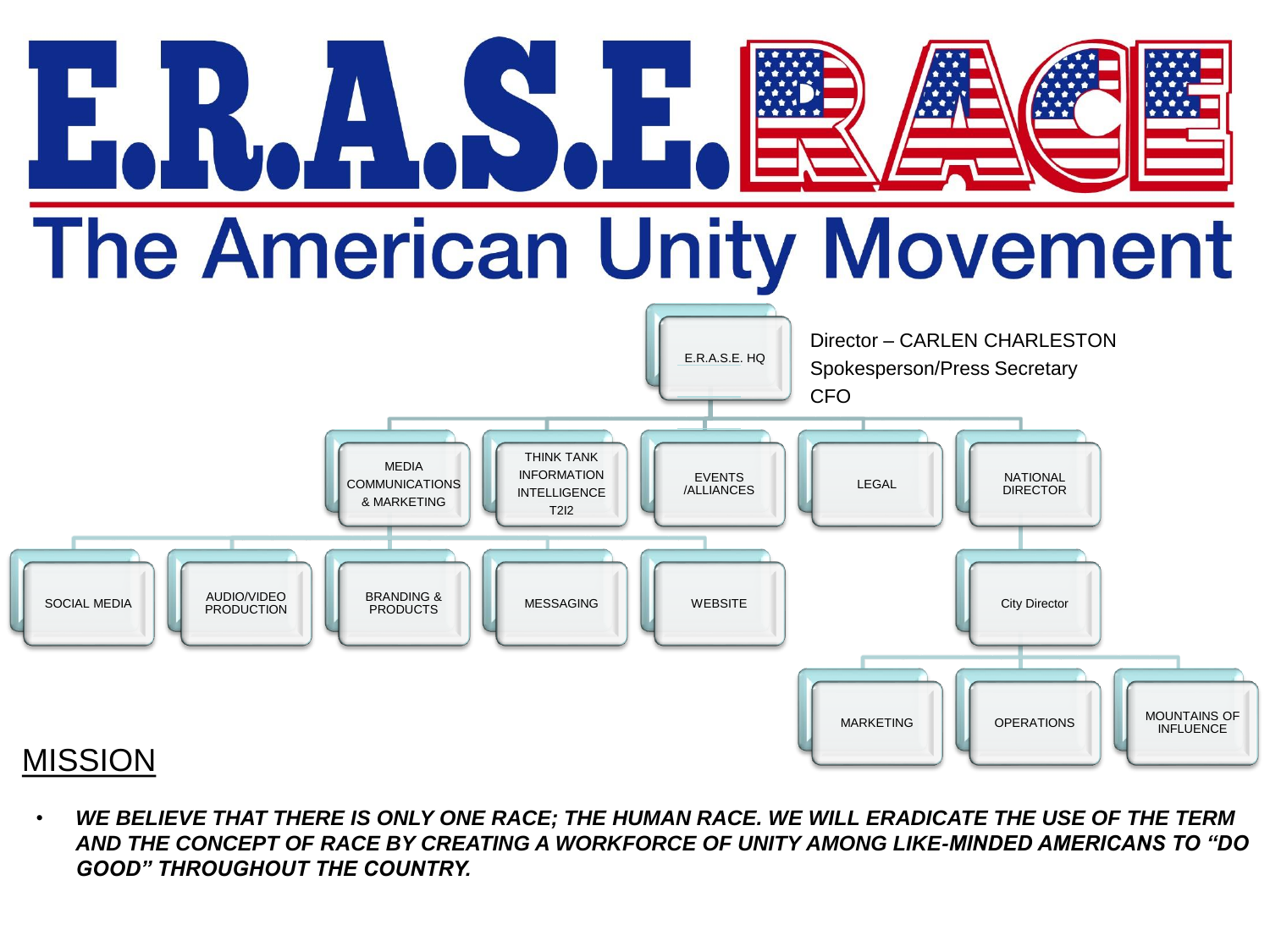# **CACS.E. The American Unity Movement**



Director – Directs all activities and is responsible for success and failure

Press Secretary – Face of ERASE Race and speaks publicly on behalf of all ERASE Race entities

Chief Financial Officer – Maintains and manages the funds and prepares budget for the campaign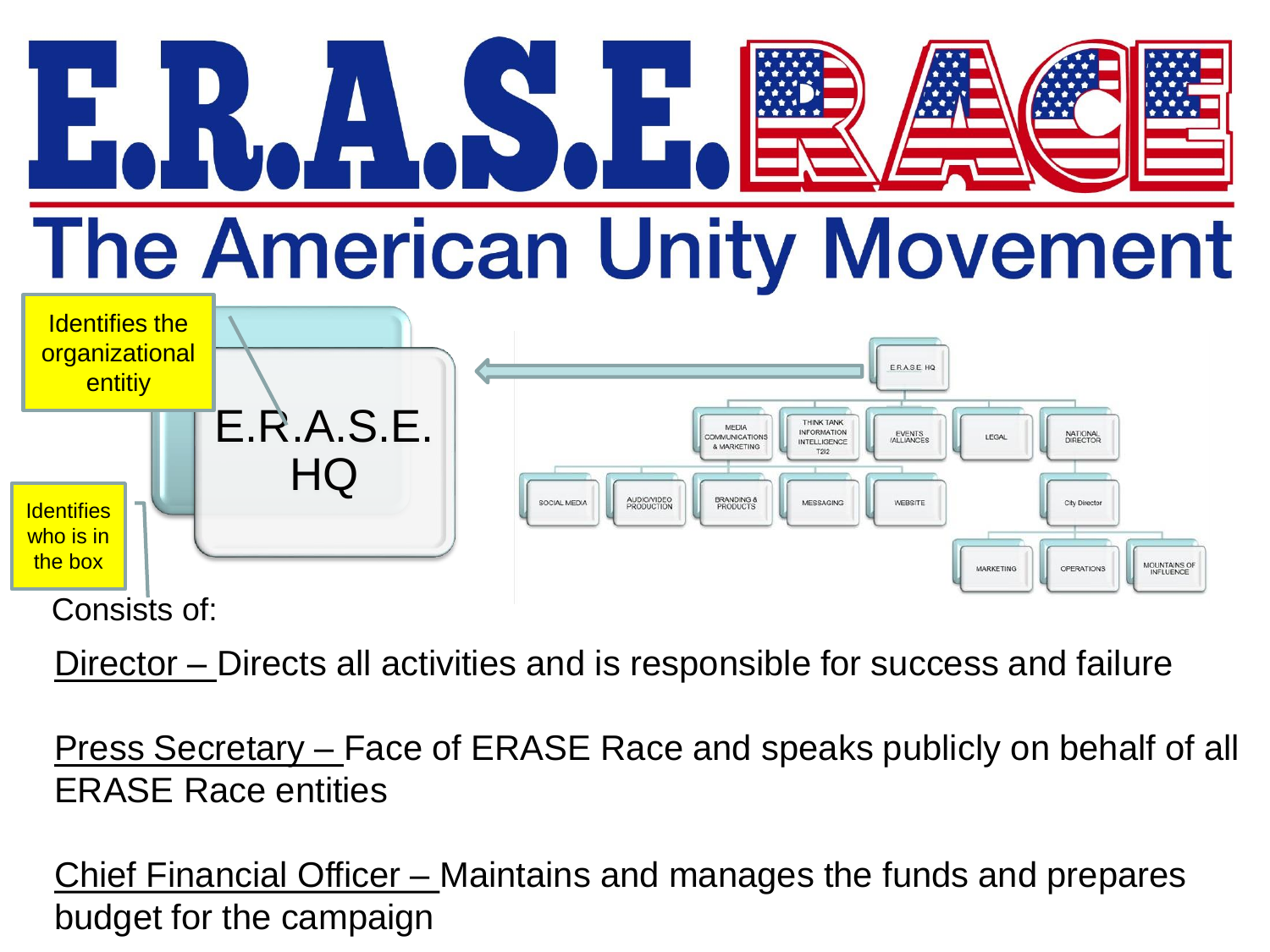### $\left| \begin{array}{c} \Delta \ \cdot \end{array} \right|$ **The American Unity Movement**



- Consists of: Director – develops and implements marketing strategy
- 1. Social Media Director Manages all social media platforms
- 2. Audio/Video Production Director Manages and creates audio and video messages
- 3. Branding/Products/Merchandise Responsible for image of ERASE Race and products
- 4. Messaging & Communications Director –Press Secretary and manages talking points
- 5. Web Director maintains web presence and connectivity with targeted demographics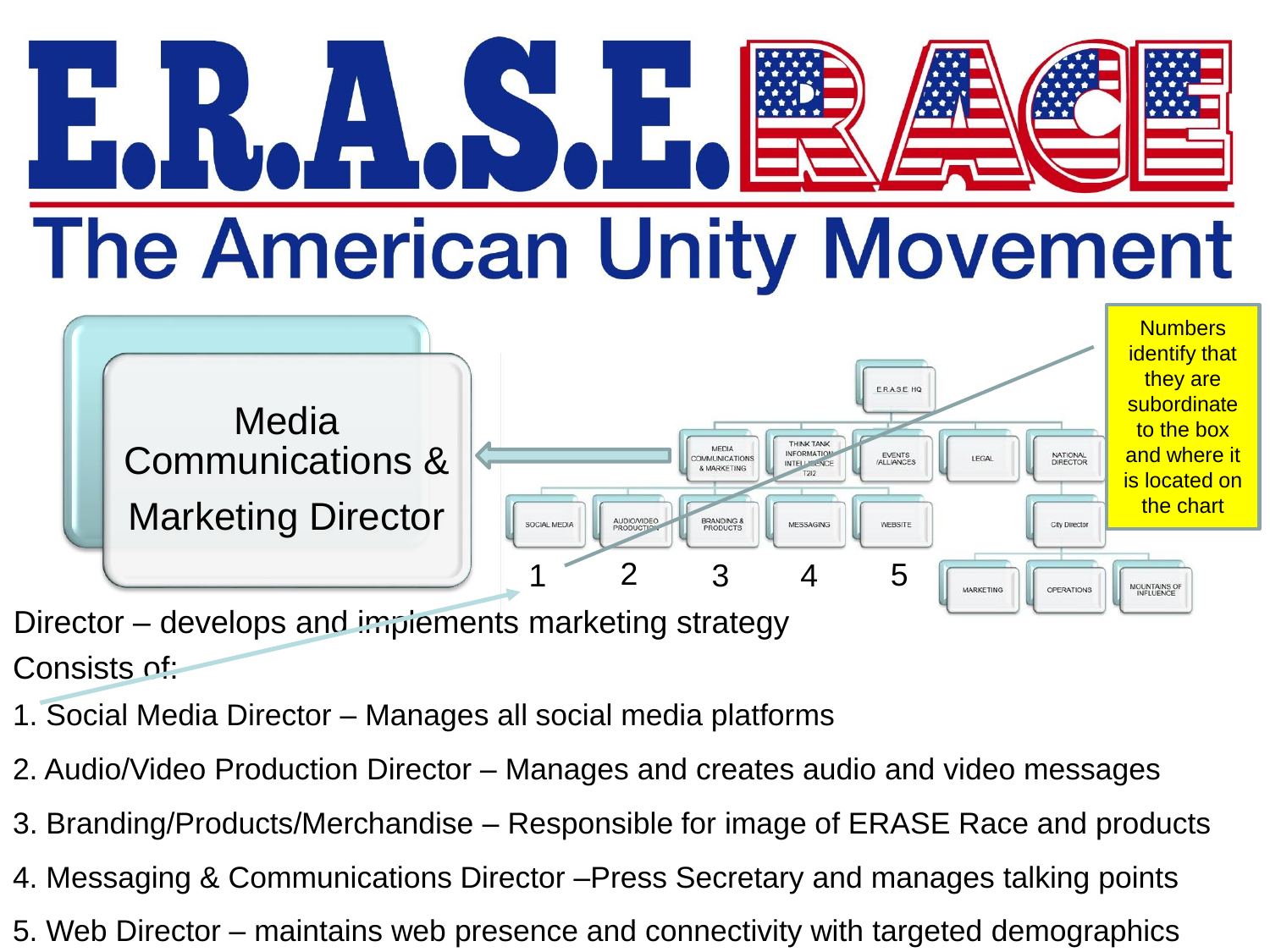# 4657 **The American Unity Movement**



Director – Provides the campaign with direction and knowledge of relevant issues

Consists of:

- 1. Knowledge & Information Director
- 2. Current Events & Actions Director
- 3. Crisis Response Director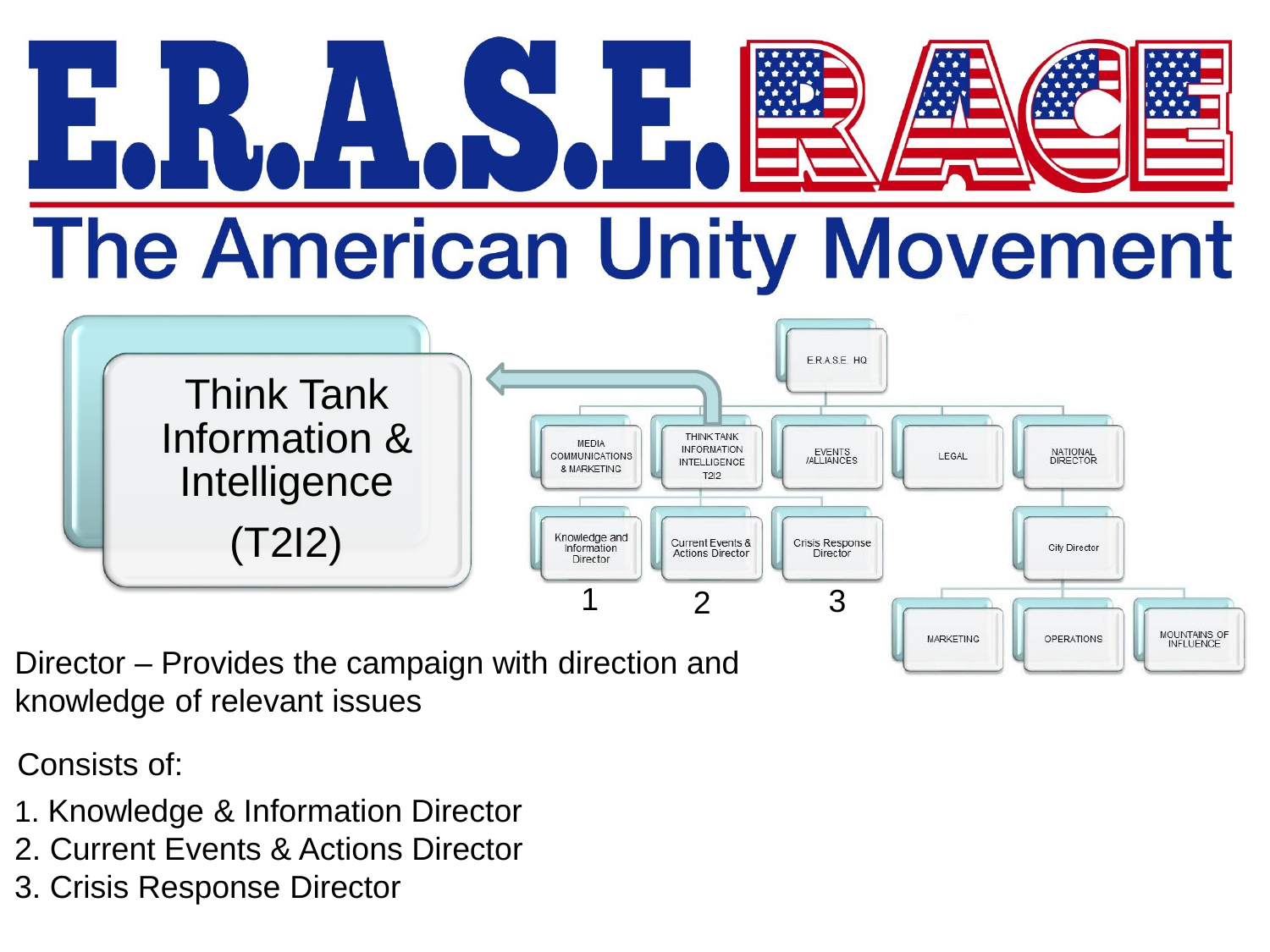# ALS.E **The American Unity Movement**



Director – Connects the organization with like mindedcompanies and institutions to plan actions and events.

Consists of:

1. Events Coordinator – Coordinate all programmed events of ERASE Race

2. Strategic Alliances Director – Determines and coordinates corporate, private and personal alliances on behalf of the organization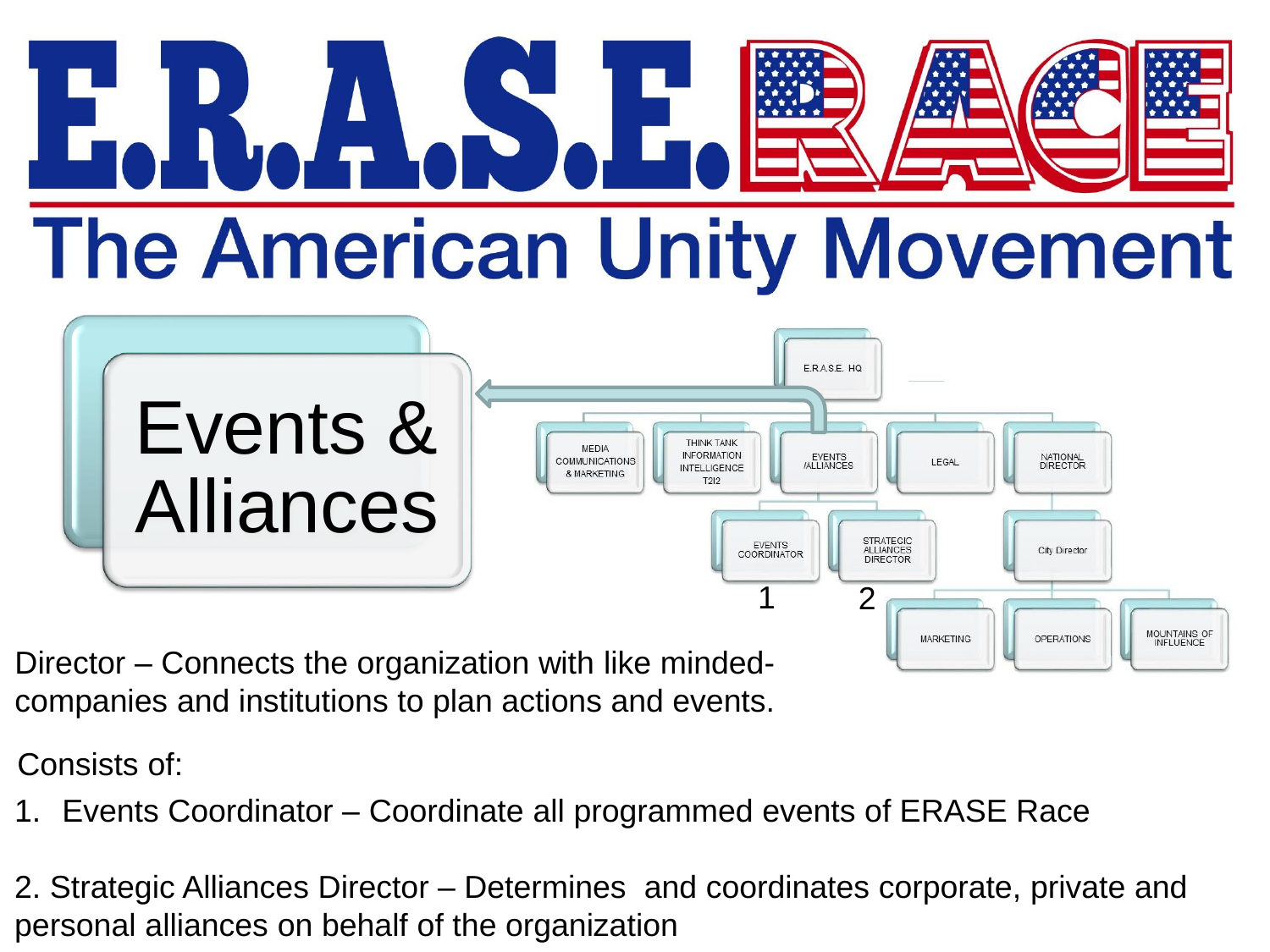### ALST The American Unity Movement



Coordinates and conducts all legal activities of the organization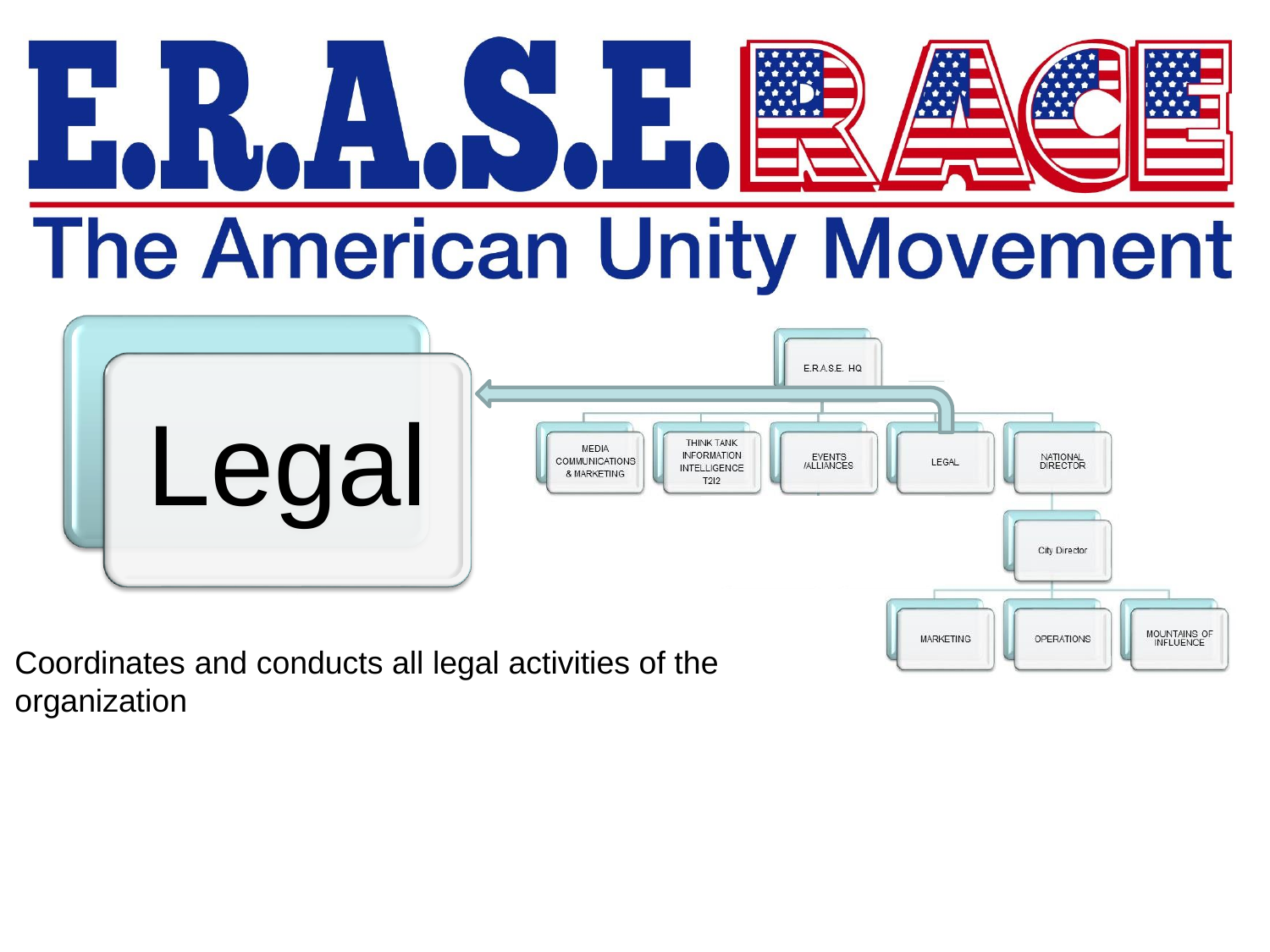# ANS. **The American Unity Movement**



Coordinates, connects and reconciles HQ needs with needs of city directors